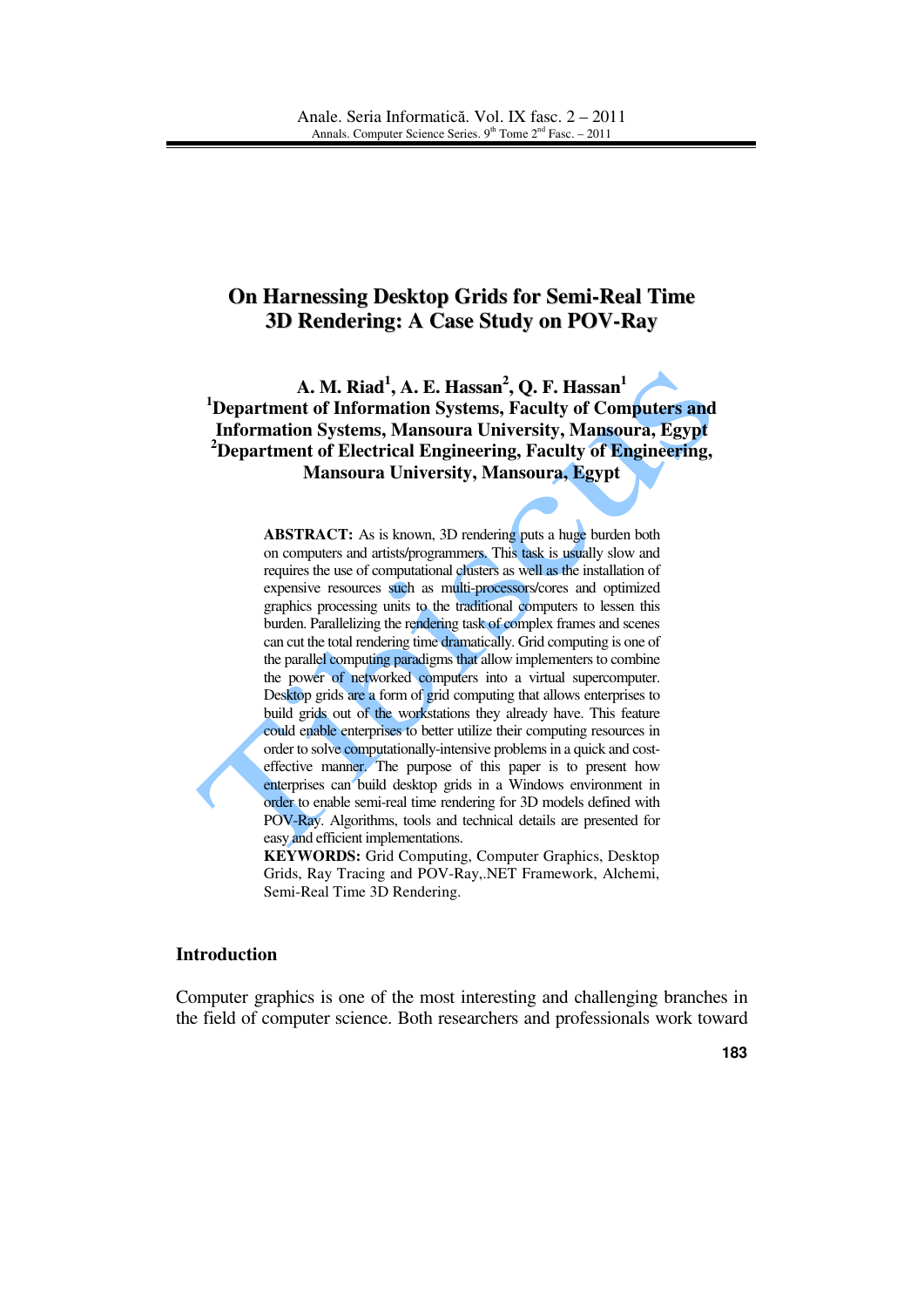making the best use of computing resources to produce high-quality outputs that could be directly and indirectly made use of. Visual effects and movies are examples of direct uses of computer graphics, whereas 3D simulations and representations of protein folding during the design of new drugs are just a few examples of the indirect uses of computer graphics.

 As is known, 3D rendering is a slow and compute-intensive process that usually comprises a large number of complex calculations. These calculations aim at defining the features to be included in the final output such as lighting, shading, fogging, shadows, texture mapping, reflection, refraction, diffraction, illumination, transparency, bump mapping and many other features.

 This limitation has pushed companies that work in the field of 3D animation to look for solutions that would help them slash the rendering time. For instance, some companies had to buy really expensive hardware components like supercomputers and accelerated graphics processing units (GPUs) to save rendering time. Other companies outsource rendering process to commercial rendering services available online like RenderCore (http://www.rendercore.com/), RenderFlow (http://www.renderflow.com/), RebusFarm (http://www.rebusfarm.net/index.php/en/) and ResPower (http://www.respower.com/index.php). Such services deploy powerful farms that are composed of hundreds of computers solely dedicated to the rendering process. Companies that cannot afford any of these solutions usually ask their artists to render models after working hours (in forms of night batches) so that they can focus on designing these models during working hours. They are also forced, in many times, to compromise when it comes to quality to save rendering time.

 Ray tracing is a computer graphics technique meant for generating highquality, photorealistic images by tracing the path of light through an image plane and simulating the optical effects of the objects in the scene [SH07]. A wide range of software products (open source, freeware and commercial) that support the ray tracing technique are available in the market including Autodesk Maya, Autodesk 3ds max, Blender and POV-Ray. Each of these products comes with a set of features, platform support and licensing terms. POV-Ray sits on top of applications that render 3D model using the ray tracing technique.

 Researchers opt to utilize the parallel computing model to harness the power of multiple cores, processors and standalone machines in order to reduce the execution time of slow processes. Parallelism technique, mainly by means of multi-processors and multi-cores, and recently specialized graphics processors (GPUs) is being heavily studied to question its applicability to computer graphics. Theoretically, the ability to concurrently render different portions of complex 3D models on different processors/cores might generate the final images and scenes much faster.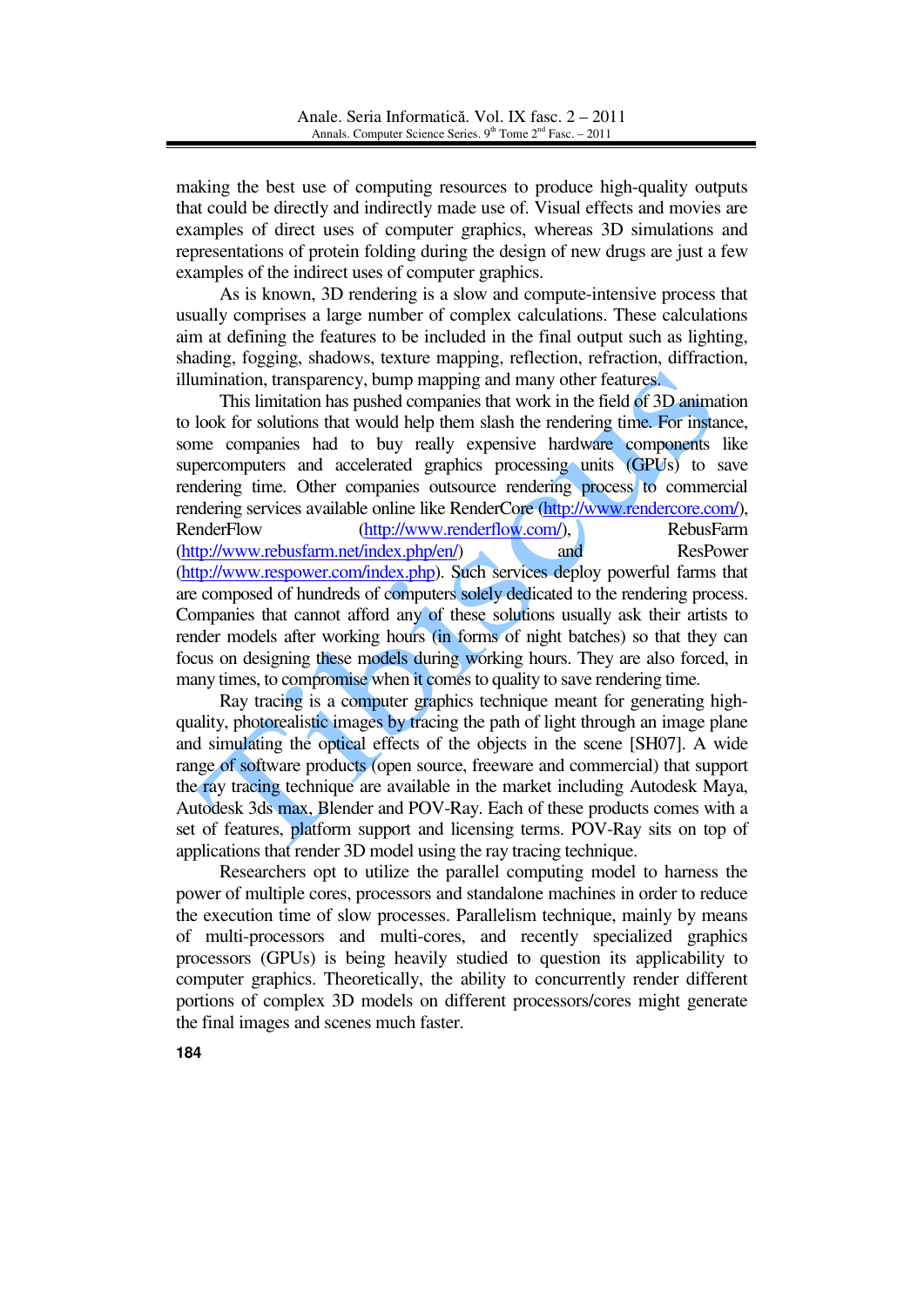Grid computing is a form of parallelization that could be utilized to render 3D images and films in short times. This objective can be efficiently accomplished by linking a (large) number of computers to simultaneously render different images of a complete scene(s). Forming grids out of traditional desktop machines and laptops available at enterprises is known as Desktop Grids or Enterprise Grids. Offices, departments, subsidiaries, universities and laboratories have a set of computers that are being used by their users to accomplish the work-related tasks.

 In computer graphics, 3D rendering has two main scenarios, namely 1) Image Rendering; 2) Animation Rendering. In this paper, we propose a framework that utilizes desktop grids to speed up the rendering phase of the 3D graphics model using POV-Ray. The remainder of this paper is organized as follows: Introduction to the ray tracing technique and POV-Ray tool are explained in section 1. Section 2 introduces Grid Computing. Section 3 briefly discusses the technical details of Alchemi and how it is used to implement desktop grids. In section 4, we present our framework for rendering 3D models on desktop grids using POV-Ray. Last section concludes the paper and points out the work of the next paper.

## **1. Ray Tracing**

#### **1.1. What is Ray Tracing?**

The idea of ray tracing, in simple terms, is to simulate the light source as it emits a light beam that eventually hits physical objects existing in its path so that our eyes could see them [Whi79]. In reality, when an object interrupts the path of a light ray, one or more of the following scenarios might occur: 1) the object may absorb a portion of that light ray, resulting in the loss of the light intensity; 2) the object may reflect part or all of the light; 3) if the surface is transparent, it refracts some of the light beam into itself in different directions; 4) the surface may absorb a portion of the light and fluorescently re-emits it at a longer wavelength color in a random direction.

 In ray tracing, the quality of the generated images solely depends on the number of emitted light rays. That is to say, the more light rays are emitted, the higher the quality and the more photorealistic images can be generated. That is why in many cases, designers shoot multiple light rays for each single pixel in the image.

 The ray tracing technique can efficiently and effectively simulate reflections and shadows that are difficult to simulate with other common techniques. However, the ray tracing technique is slow and computationally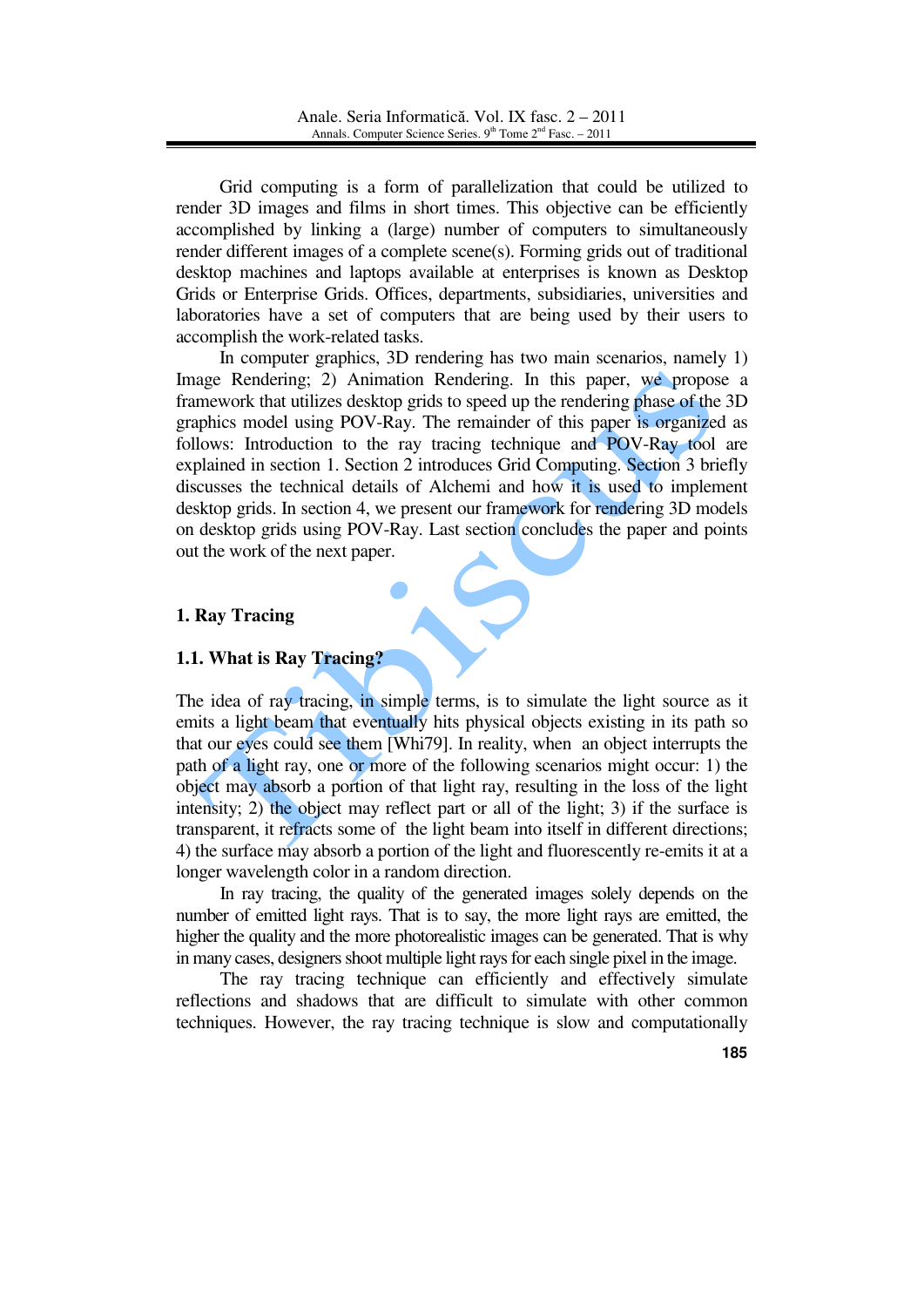expensive due to the extensive generation of light rays. This makes ray tracing more suitable for rendering images and films that usually take long times, and less suitable for real-time applications like video games.

#### **1.2. The Persistence of Vision Raytracer (POV-Ray)**

POV-Ray is one of the well-known and widely used ray tracing programs (http://www.povray.org/). POV-Ray is a freeware program that is being distributed under the POV-Ray license which allows the distribution of the program and its source code, but restricts commercial use and the creation of derivative works. The current official version of POV-Ray is 3.6 which is distributed in compiled formats for Windows, Linux and Macintosh. POV-Ray has a number of good features including support for textures, reflections, refractions, radiosity, fog, smoke, clouds; bump mapping; various types of light sources; and a library of ready-made objects, scenes and textures.

 The creation of POV-Ray scenes can be made by writing scripts using the Scene Description Language (SDL) which comes as a core component of the program. SDL has a number of constructs that enables the programmers and the art designers to build complex scenes. This includes support for background colors, camera, lights, etc. Scene files are saved in ".pov" format which may refer to external libraries (".inc") and animation initialization files (".ini").

 Interactions with POV-Ray usually occur through the provided graphical user interface (GUI) editor. In addition, command-line options are available so that users are able to write scripts and batches that can either be manually launched or automatically executed from within other programs.

## **1.3. Configuring POV-Ray**

After downloading POV-Ray, implementers should perform the following steps: 1. Install POV-Ray on all the executor nodes.

- 2. Copy the "bin" folder to the same path on all the executor nodes so that the grid-enabled application can launch the "pvengine.exe" program from the command-line. This step is required since the installation wizard of POV-Ray does not allow the user to specify the installation path. Without performing this step, the grid-enabled application will not be able to locate and launch "pvengine.exe" on the executor nodes.
- 3. Configure POV-Ray as illustrated in Fig. 1. Skipping this step will cause the rendering phase to fail.
- 4. Create a shared folder and grant Read/Write permissions to users. Skipping this step will result in failure in saving the rendered work.

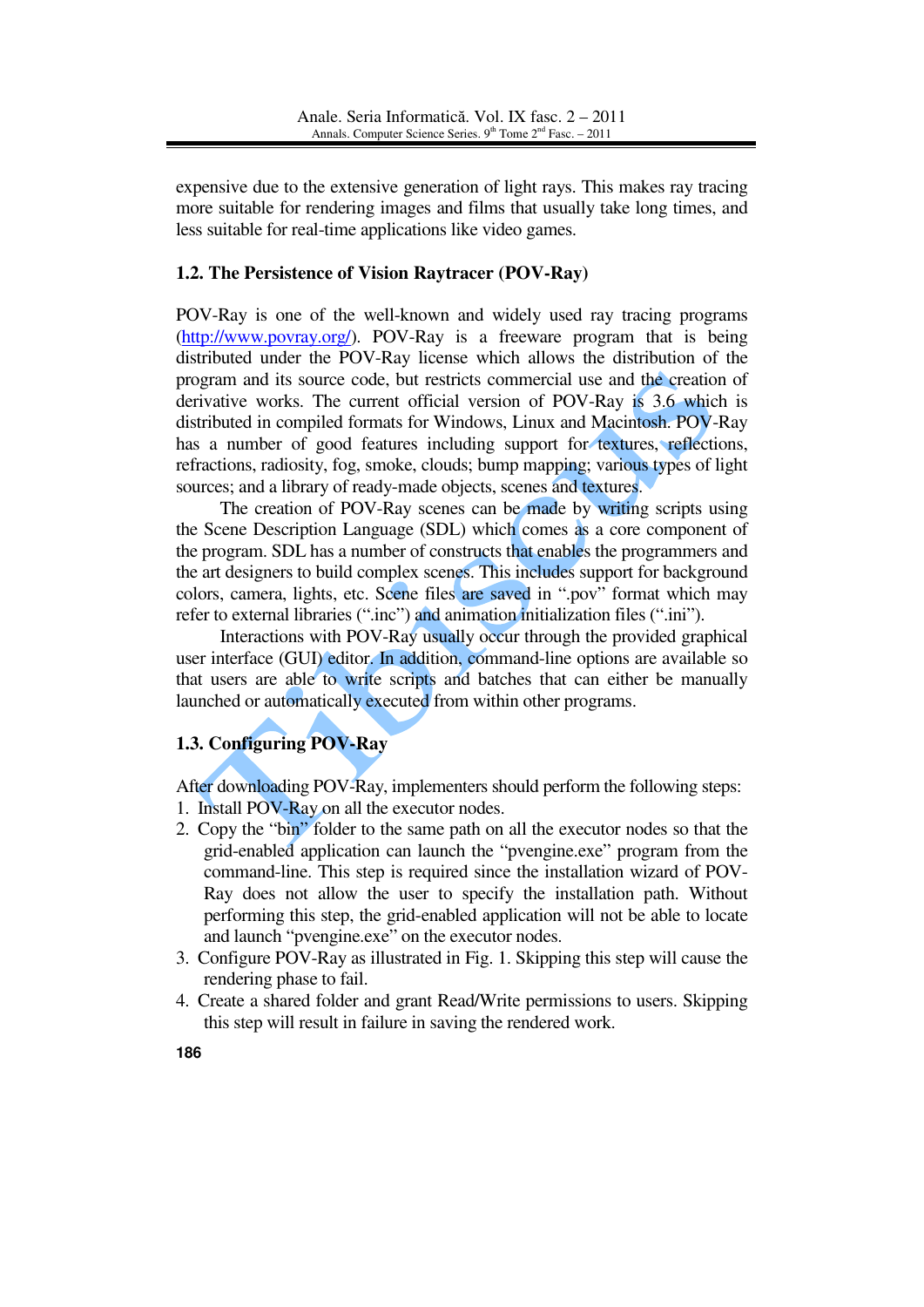Anale. Seria Informatică. Vol. IX fasc. 2 – 2011 Annals. Computer Science Series.  $9<sup>th</sup>$  Tome  $2<sup>nd</sup>$  Fasc. – 2011



**Figure 1. High Level Grid Architecture**

## **2. Grid Computing**

#### **2.1. Definition and Architecture**

Grid computing refers to the ability to combine, coordinate and share different computing resources in a scalable and dynamic manner to obtain powerful capabilities which can meet the complicated needs that are hard to costeffectively fulfill by other means [FK04].

 Supercomputers are usually utilized in cases where enormous resources are needed to solve very complex problems quickly and efficiently. Examples to these problems include deigning a new plane or vehicle, financial analysis and modeling, weather forecasting, risk analysis, urban planning, pharmaceutical engineering, film making and 3D rendering. However, most organizations, especially small-to-medium enterprises (SMEs) and non-profit organizations cannot afford such solutions. Grid computing allows organizations to have supercomputer-like performance but at a much lower

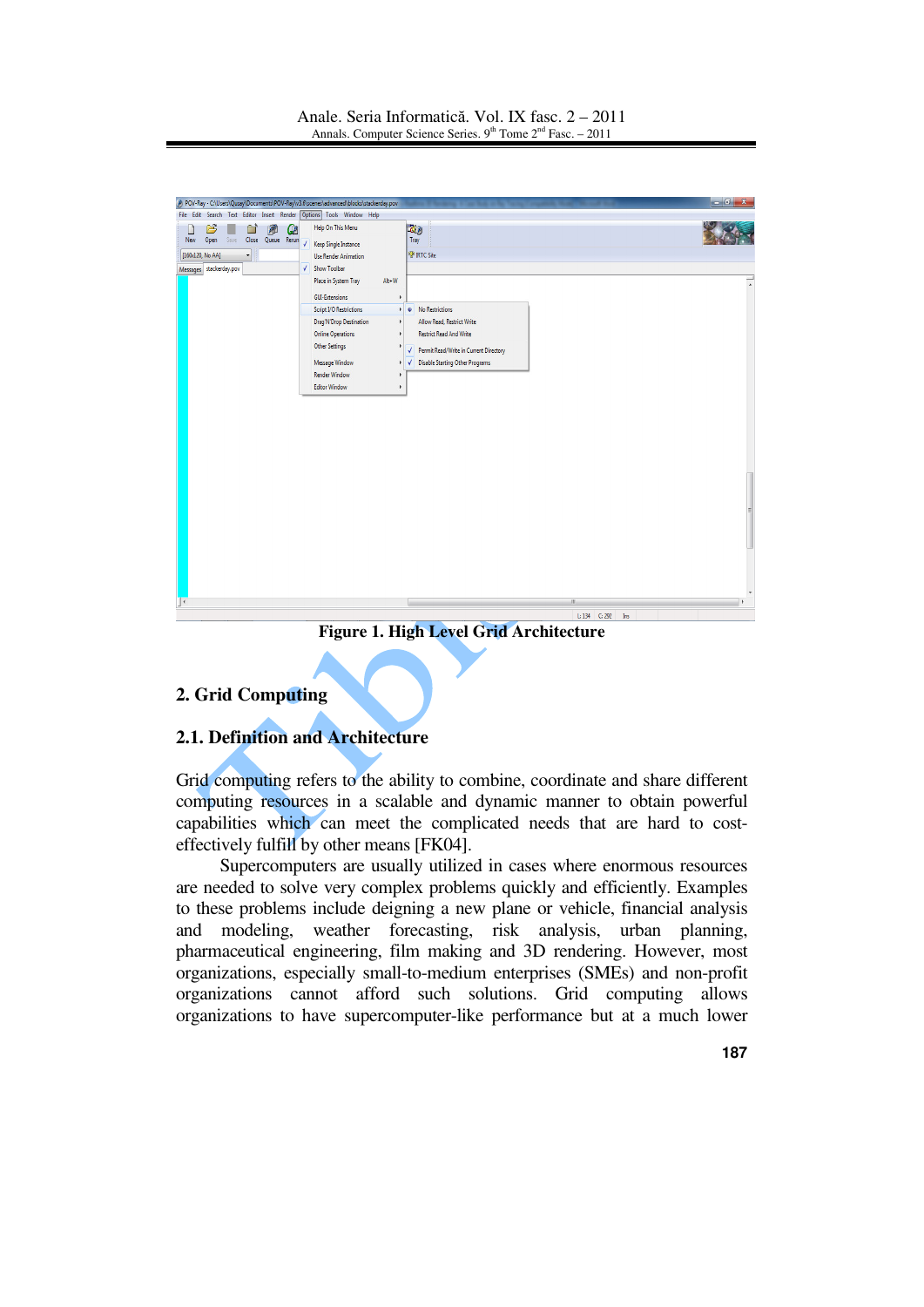cost. This goal is accomplished by networking these resources in a way that allows end users to use them autonomously as if they were all coming from a single powerful computer.

 As mentioned earlier, grid computing is one form of the parallel computing models where processing takes place concurrently on a number of nodes (also known as hosts). These nodes can be standalone machines, servers, clusters, supercomputers, or a combination of any of them.

 The interaction between grid nodes can take different forms. The Masterworker parallel model is one of the commonly followed paradigms in grid computing. As its name denotes, this model is composed of two constituent parts: 1) master (also known as manager) which is a central node (or a cluster of nodes) responsible for dispatching work units; 2) workers (also known as executors) that work together to execute the grid jobs. Grid workers can either be full time workers dedicated to executing the incoming jobs, or non-dedicated where they only join the grid when they are idle to voluntarily execute the jobs and then leave when they are needed to perform traditional tasks.



**Figure 2. High Level Grid Architecture**

**188** As illustrated in Fig. 2, a user sends a complex job to the master node via a grid-enabled application. This client application is responsible for breaking a complex job into a number of smaller and simpler sub-jobs (also known as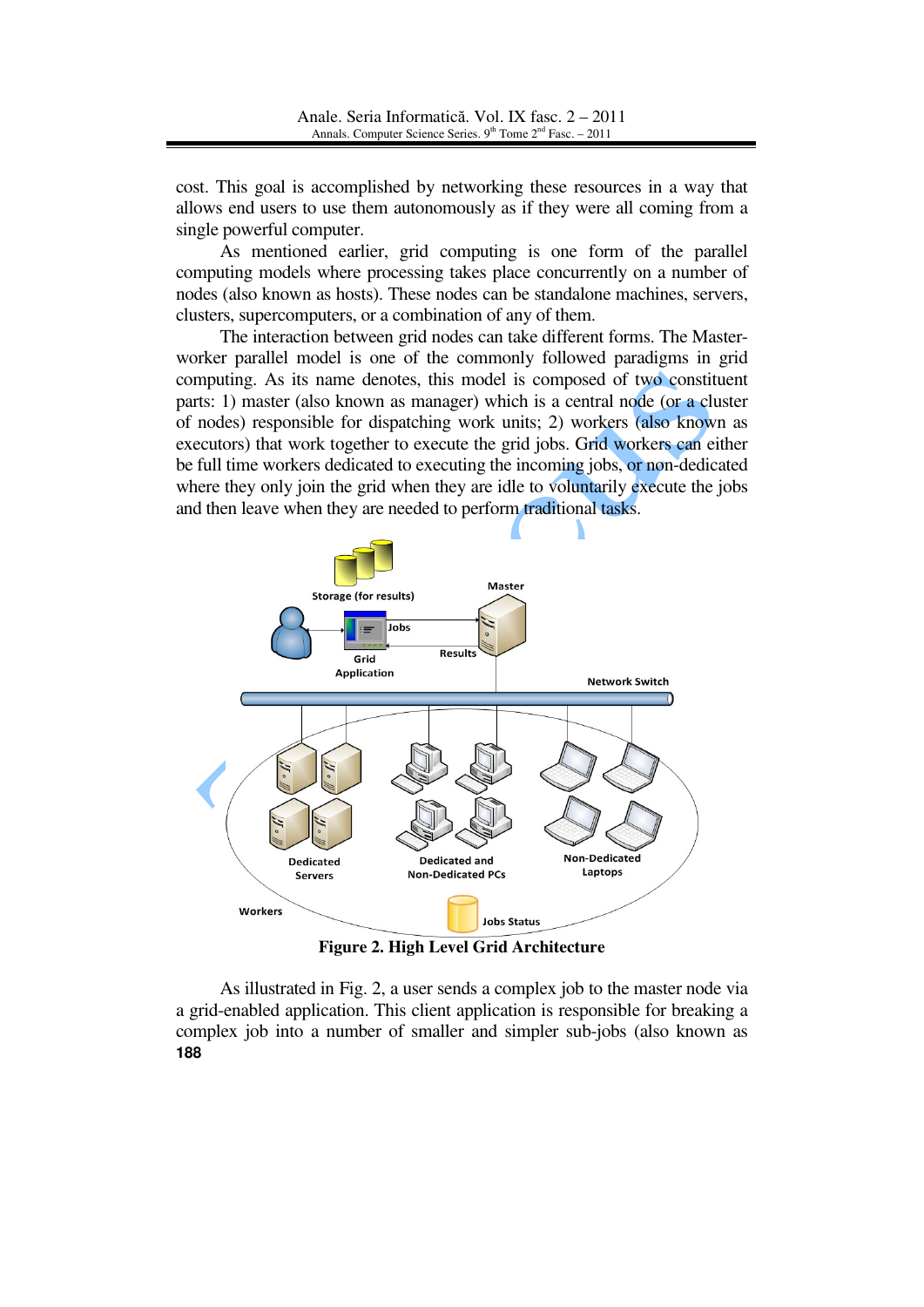subtasks). Then, the master allocates workers in order to assign the queued subjobs to them. The result of every completed sub-job is then sent back to the master in order to forward it back to the client. The client application logic determines whether to use the received results "as is" or to execute some postprocessing operations such as formatting the results or combining them into a single output.

## **2.2. Building a Grid**

To form any grid in general, implementers need the followings:

- 1. *Computer Network:* Forming a network is essential to link available computers together. LANs are usually used with desktop grids, but WANs are used when implementations span large geographic areas such as cities or even countries. This can be simply done using traditional network means such as switches cables, routers and internet connections (in case of physically distributed areas).
- 2. *Grid Middleware:* A special software that acts as an intermediary between the operating system (OS) installed on the grid nodes and the client application(s). The main functionality of grid middleware is to connect the available nodes (also known as workers or executors) and enable them to work together in a transparent manner. To be specific, grid middleware is responsible for receiving requests from clients; monitoring the connected nodes; preparing, scheduling and dispatching jobs to be processed by the available nodes; and finally receiving the result sets to return them back to the corresponding client(s). A number of grid middleware products that can be used by implementers are available. This includes, for example, Globus, Condor, BOINC, Gridbus, Alchemi, Utilify Aneka and Digipede. Each of these products is best suited for the scope/scale of the problems being solved and the environment on which they will be installed. For instance, BOINC was designed and developed based on the "volunteer computing" model, where nodes are globally distributed and their computing resources are directed to solve a specific problem; whereas, Alchemi was built to enable organizations to form grids by networking locally owned computers.
- 3. *Grid Framework:* A set of Application Programmable Interfaces (APIs) and tools that enable programmers and administrators to grid-enable applications and monitor the grid resources, respectively. Grid-enabling (or as sometimes referred to "gridifying") applications means building applications that can take advantage of the grid resources on hand. This term either refers to converting the existing applications (both readymade and tailored) that were written using the traditional (non-grid-based)
	- **189**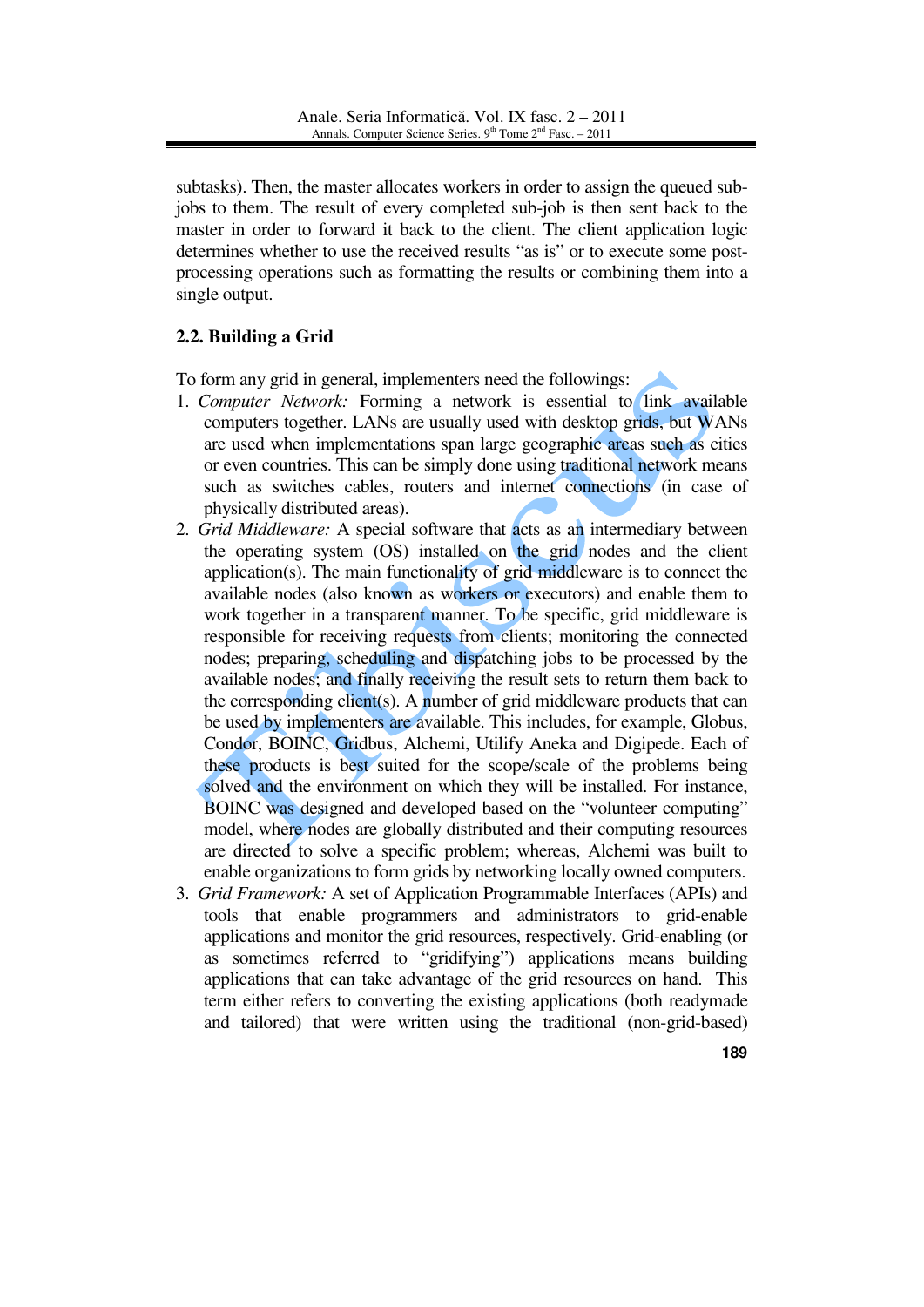architectures, to grid-enabled applications, or writing brand-new applications. Usually, each grid middleware is packaged with a software development kit (SDK) that consists of its own set of APIs, tools, sample applications, test scenarios and manuals so that implementers can have integrated turnkey grid-computing solutions.

4. *Application:* On top of grid architecture, an application or more should be presented to allow end users to solve their computationally-intensive problems. Grid-enabled application should be written in a way that enables them to make efficient use of the available resources in the grid. That is to say, the application should include a logic that breaks complex jobs into a number of smaller and simpler jobs known as sub-jobs so that they can be distributed to the available computers to be solved in parallel. In addition, since the returned results are received from different computers in chunks, the grid-enabled application should be able to combine them into a meaningful manner as if they are all received as one single unit from one single computer. Failing to break complex jobs into a number of sub-jobs will cause the whole job to be sequentially executed on a single computer, which means losing the power of the existing grid resources. Similarly, failing to combine the result sets of the dispatched sub-jobs will end up with inconsistent, wrongly formatted or even meaningless outputs.

## **3. Desktop Grids Using Alchemi**

Windows OS is the most prominent operating system around the world. Different versions of Widows OS are already installed on over 80% of the personal computers and corporate servers (http://www.w3schools.com/ browsers/browsers os.asp). Thus, deploying grids on a Windows environment is reasonable for both profit and non-profit enterprises.

 .NET Framework (pronounced as "dot net") is the cutting-edge development technology offered by Microsoft for Windows environment. A number of grid technologies that are compatible with .NET environment are now available in the market. Some of these products are open-source such as Alchemi (http://www.cloudbus.org/~alchemi/), some are freeware such as Utilify (http://www.utilify.com/), and others are commercial such as Aneka (http://www.manjrasoft.com/products.html) and DigiPede (http://www.digipede.net/). In this work, Alchemi is used to build our gridbased POV-Ray rendering framework.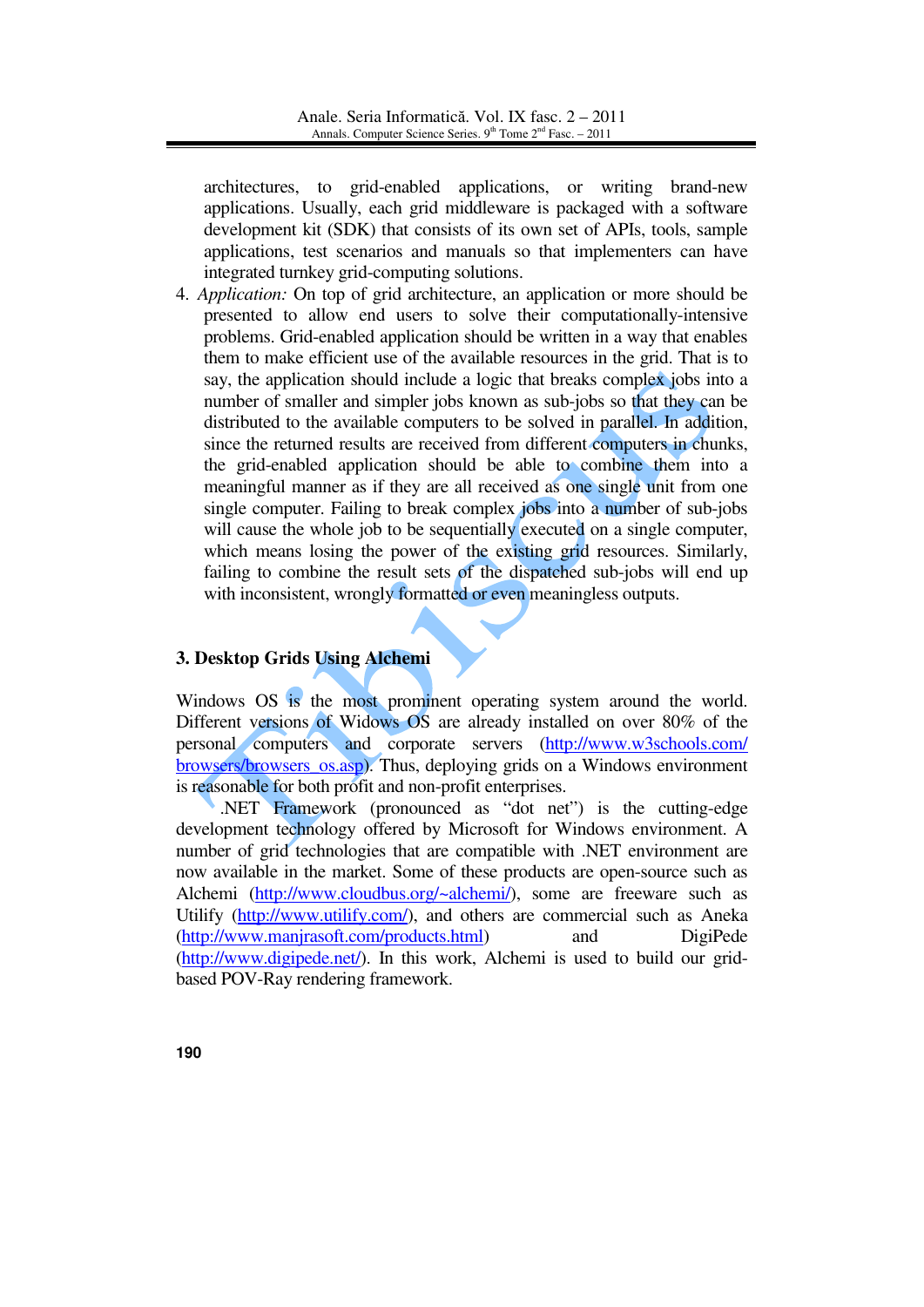## **3.1. What is Alchemi**

Alchemi is a grid-enabling middleware with a set of APIs developed by the GRIDS team at Melbourne University [LBRV05]. Alchemi is composed of three components: 1) Manager which acts as a grid master that manages the whole grid implementation process including the preparation and scheduling of the jobs and delivering results to the client application(s); 2) Executor which acts as a grid worker that actually process tasks; and 3) Dashboard that enables implementers to monitor the state and utilization of their grid(s), and the number of the running applications and executors.

## **3.2. Downloading and Installing Alchemi**

The latest stable release of Alchemi is 1.0.6 which can be downloaded from the Alchemi page on SourceForge. Alchemi 1.06 works fine on Windows XP and Windows 7 and it comes with easy installation wizards. However, we have encountered some difficulties in installing or using Alchemi on Windows Vista. Readers can find the source code of more recent versions of Alchemi on SourgeForge, but we failed to implement a grid with any of them.

 To make use of Alchemi, implementers should first install and configure it on their machines. The installation and configuration should take place on both the Manager and the Executor nodes. Usually, implementers install the Manager component on a single powerful node, and install the Executor component on the remaining number of machines.

## **3.3. Configuring Alchemi**

After the successful installation of Alchemi, implementers start configuring and starting Manager and Executors. Fig. 3 illustrates the basic settings of both Alchemi Manager (on the left side) and Executor (on the right side). Configuring Alchemi Manager includes the definition of Port Number on which it will receive calls from the connected executors. After successfully configuring Alchemi Manager, implementers should be able start it with no problem.

 The next step in the configuration phase is to configure Alchemi Executor on each machine. This includes the placement of information needed to successfully connect to the manager node such as Manager IP and Port Number, user credentials, whether the executor is dedicated or non-dedicated, and the storage technique (either MS SQL database or In-Memory) that will be used to log jobs is defined in this step.

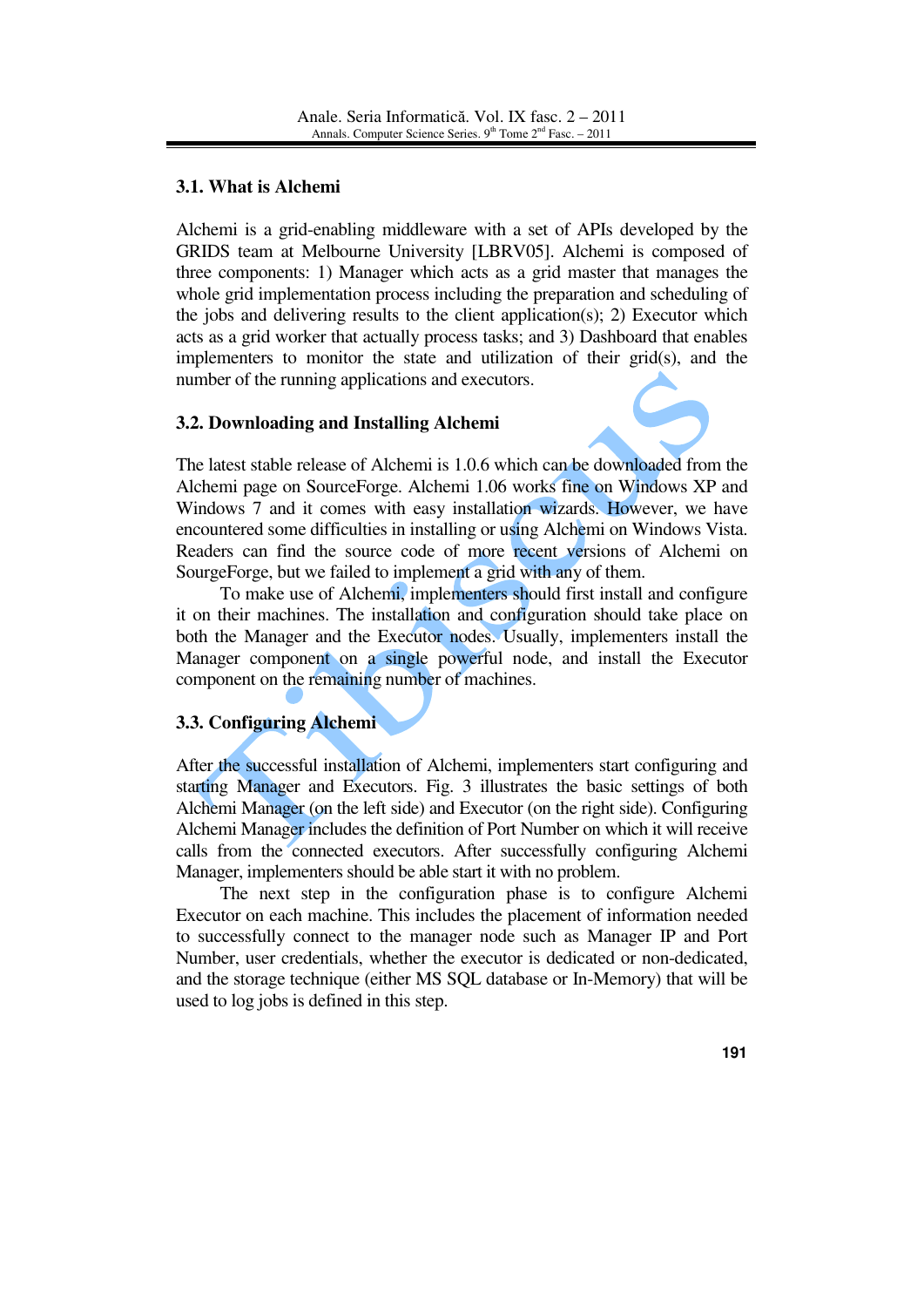Anale. Seria Informatică. Vol. IX fasc. 2 – 2011 Annals. Computer Science Series.  $9<sup>th</sup>$  Tome  $2<sup>nd</sup>$  Fasc. – 2011

|                                |               | Executor Help                 |                                               |                   |  |
|--------------------------------|---------------|-------------------------------|-----------------------------------------------|-------------------|--|
| Setup Connection Advanced      |               |                               | Setup Connection   Manage Execution   Options |                   |  |
| Node Configuration             |               |                               | Manager Node                                  |                   |  |
| Own Port 9000<br>$\mathsf{Id}$ |               |                               | Host / IP Address                             | Port              |  |
|                                | Intermediate  |                               | localhost                                     | 9000              |  |
|                                |               |                               | Credentials                                   |                   |  |
|                                | Dedicated     |                               | Username                                      | Password          |  |
| Manager Host                   |               |                               | executor                                      | --------          |  |
| Manager Port 0                 |               |                               | Own Node<br>Id                                |                   |  |
| Actions                        | Reset         |                               | Dedicated?                                    | Port<br>9001      |  |
|                                | Start<br>Stop |                               | Reset                                         |                   |  |
|                                |               |                               | Connect                                       | <b>Disconnect</b> |  |
| Log Messages (View full log )  |               |                               |                                               |                   |  |
|                                |               | Log Messages (View full log ) |                                               |                   |  |

**Figure 3. Alchemi Manager and Executor**

## **3.4. Programming with Alchemi**

Alchemi deploys the thread programming model where the computational process is subdivided into a set of smaller units known as threads [L+05]. The manager queues the created threads and schedule them according to the availability of the executors. If the number of queued threads is larger than that of the free executors, the manager assigns a number of jobs equivalent to the number of free executors, and when one of the assigned jobs has been completed, the manager sends a new job to the returning executor, and so on.

 To write a class that is compatible with Alchemi, programmers should follow these steps:

- 1. Add a reference to the "Alchemi.Core" dynamic link library (.dll) in their client applications (or libraries) which contains all instructions needed to grid-enable the application using Alchemi. This library along with the user manual and configuration utilities can be found in the installation path.
- 2. Write a [Serializable] class (or more) that implements (i.e., inherits from) the "GThread" class. Marking said class with the [Serialzable] attribute is required to enable Alchemi to pass the class and included metadata between grid nodes using the "Remoting" technology offered by the .NET Framework. The "GThread" class represents a unit of work that can be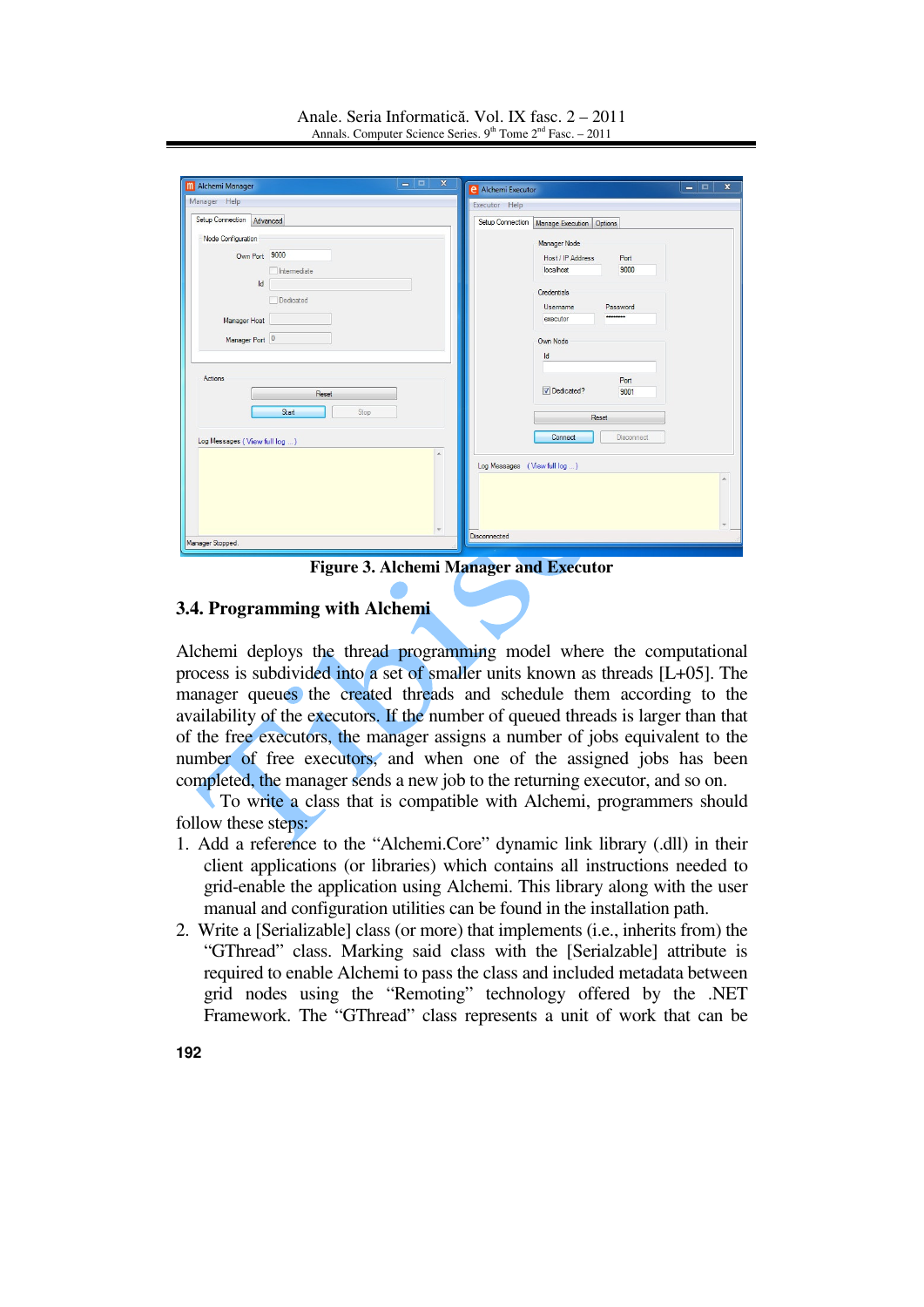executed by Alchemi on one of the connected executors. Implementing the "GThread" class mandates that programmers implement the abstract method "Start()", otherwise the .NET Framework will not be able to compile the code. "Start()" method should contain the logic that will be executed by the Alchemi. Each execution using the "Start()" method represents an execution of one job on the grid. That is to say, programmers will be able to subdivide the core logic into a set of jobs by creating a number of instances of the "GThread" class which will be distributed by the manager to the available number of executors. Listing 1 illustrates an example to class that implements the "GThread" class.

3. As will be described later, programmers can get notified about the status and progress of the grid jobs via a number of events that is automatically fired by Alchemi.

#### **Listing 1. An example to a class that implements the "GThread" class**



## **4. Methodology**

The 3D rendering of a large, high-resolution, deep image that contains many details and visual effects can take many hours to complete on a single computer. Similarly, 3D rendering of one short, high-resolution scene might take days to complete on a single computer. The ability to aggregate the computing power of the underutilized computers existing at enterprises can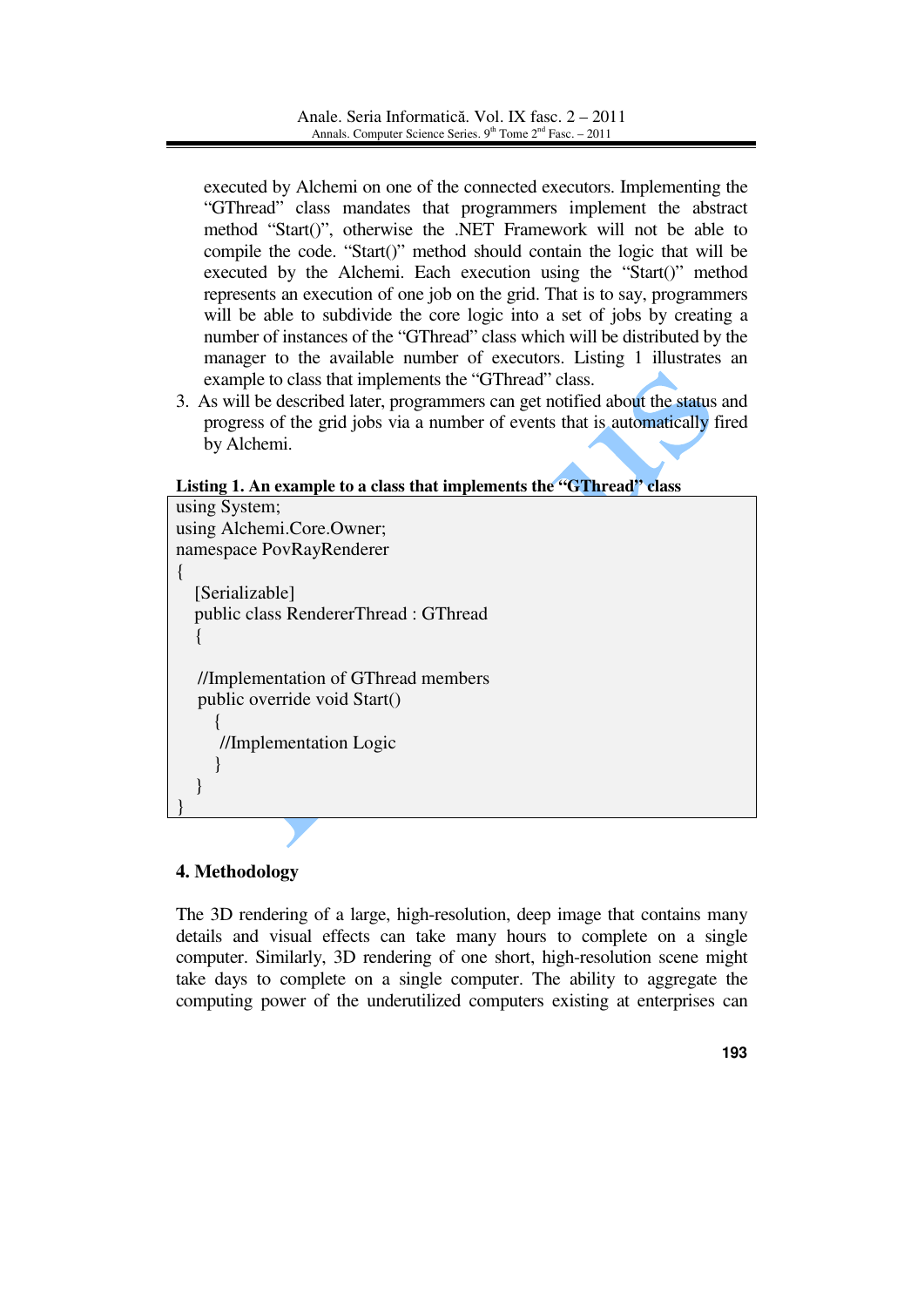reduce the time taken in the rendering phase significantly while increasing the return on investment (ROI) of these resources.



**Figure 4. Grid-based POV-Ray Renderer**

As illustrated in Fig. 4, our framework is simple in which:

- 1. A user (programmer or artist) submits the created ".pov" file (and any supplementary files such as libraries ".inc" or animation scenario ".ini") to the desktop grid either via the GUI layer laid on top of the grid-enabled application or by manually copying it to a known path. Regardless of the way used to pass the ".pov" and any additional files, they all must be set in a location that can be accessed by all grid nodes (e.g., network folder or database).
- 2. The grid-enabled application creates the grid jobs according to the settings specified by the user and then sends them to the grid.
- 3. The manager schedules the jobs and starts sending them to the free executors.
- 4. As mentioned earlier, POV-Ray must be pre-installed on each executor. When an executor receives a rendering job from the manager, it launches POV-Ray in a separate process and passes the arguments accompanied by the job.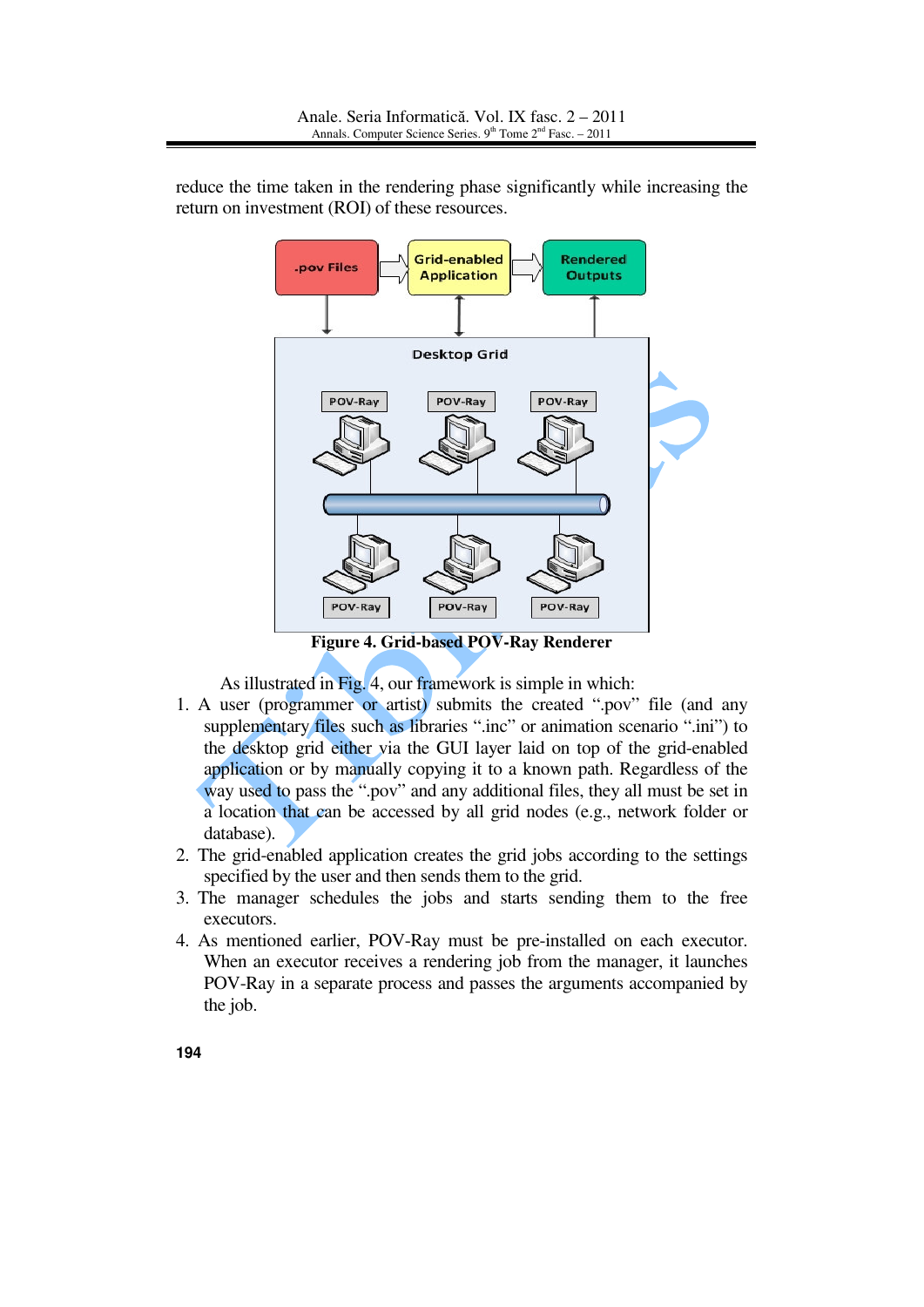- 5. POV-Ray renders the job and when it is finished, the launched process exits itself and the executor returns the results back to the manager.
- 6. The manager then forwards back the rendered outputs to the grid-enabled application and fires "ThreadFinished" if successfully completed or "ThreadFailed" if an error occurred. The rendered output should be saved on a shared media which all executors can have access to.
- 7. When all jobs are finished, the manager fires the "ApplicationFinished" event. This event enables programmers to post-process results and/or release resources when the whole application is finished. Post processing can include for example, creating a movie out of the rendered frames, or combining various strides to construct a complete image.

#### **Conclusion**

While computers are getting more powerful, most of them usually are set idle in enterprises and their capabilities are rarely made use of. Performance counters provided by both the OSs and third-party add-ins show that about 20 - 40% of the CPUs' power are only being used while performing traditional tasks such as playing music, word processing, chatting and Internet surfing. Contrarily, 3D rendering is a time-consuming and computationally-intensive process that often causes powerful CPUs to peak while running.

 This work presented a framework by which artists could render their 3D models at a fraction of the time without incurring additional costs. The framework has utilized Alchemi, a grid enabling middleware, and .NET Framework, the leading programming environment on Windows, to combine the traditional workstations available at enterprises in order to form powerful processing units that imitate the performance of supercomputers. While the work was customized to POV-Ray, it can be easily generalized to work with other modeling and rendering technologies.

 The implementation details of the proposed framework will be presented in the next paper. This will include a parallel, grid-based rendering of both image and video rendering [RHH11].

#### **Acknowledgment**

The authors would like to thank Rana Sherif for her generous assistance in editing this work.